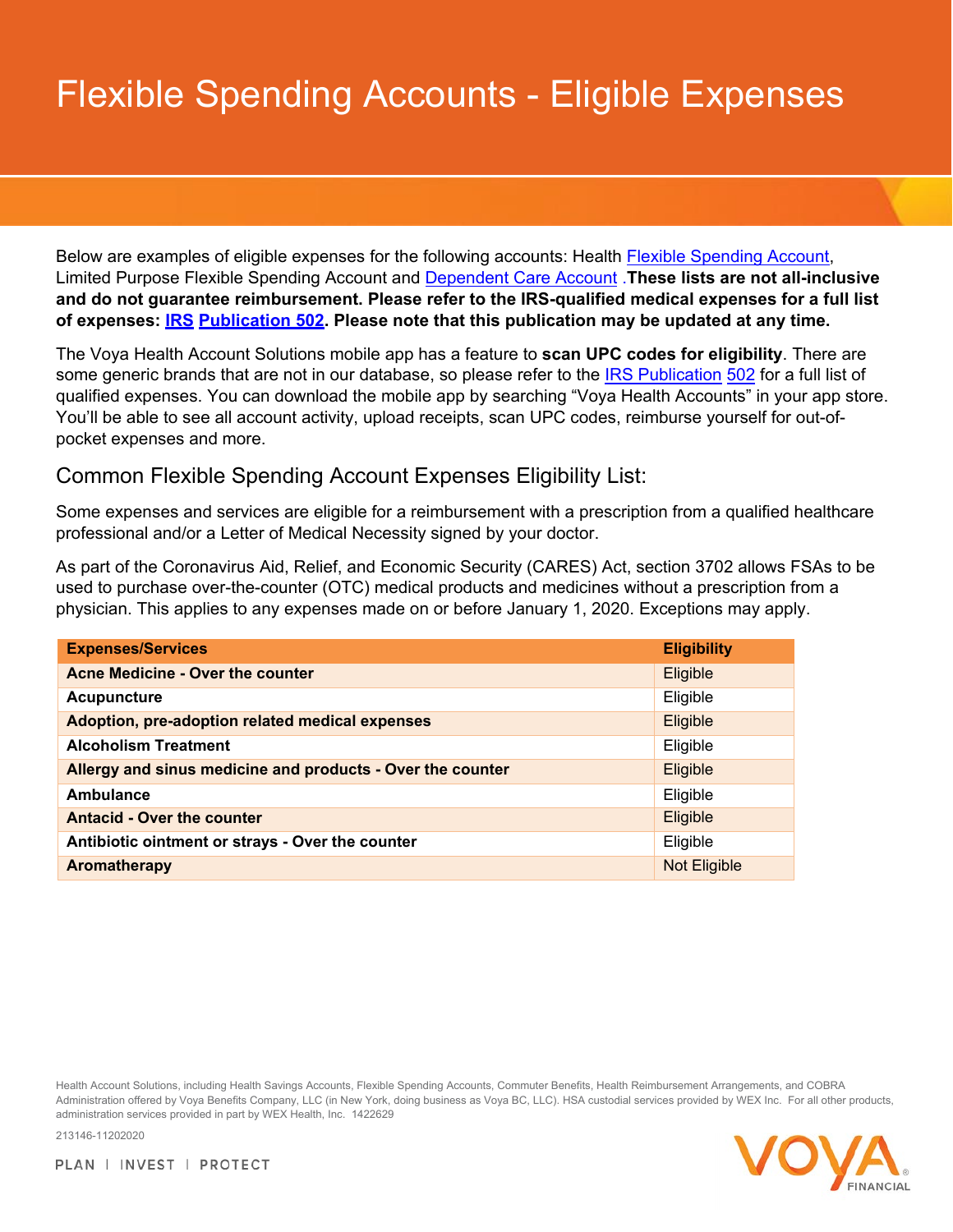| <b>Artificial Limbs</b>                                                              | Eligible            |
|--------------------------------------------------------------------------------------|---------------------|
| <b>Artificial Teeth*</b>                                                             | Eligible            |
| Baby oil, powder, wipes, rash ointment - Over the counter                            | Not Eligible        |
| <b>Bandages - Over the counter</b>                                                   | Eligible            |
| <b>Birth Control</b>                                                                 | Rx / Letter         |
| <b>Blood Pressure Monitor</b>                                                        | Eligible            |
| Blood Sugar Test Kits and Test Strips for people with diabetes - Over the<br>counter | Eligible            |
| <b>Body Scans</b>                                                                    | Eligible            |
| <b>Breast Pumps and Lactation Supplies</b>                                           | Eligible            |
| <b>Carpal Tunnel Wrist Supports</b>                                                  | Eligible            |
| Chiropractor                                                                         | Eligible            |
| <b>Cholesterol Test Kits</b>                                                         | Eligible            |
| Cold and Flu Medicine - Over the counter                                             | Eligible            |
| <b>Contact Lenses and Solutions*</b>                                                 | Eligible            |
| <b>Cosmetic Procedures or surgery, purely cosmetic</b>                               | Not Eligible        |
| <b>Cosmetics, moisturizers, lotions, face creams</b>                                 | Not Eligible        |
| Cough syrup, drops, throat lozenges - Over the counter                               | Eligible            |
| <b>Decongestants - Over the counter</b>                                              | Eligible            |
| <b>Dental Floss</b>                                                                  | Not Eligible        |
| Dental Services (routine cleaning, fillings, tooth removal, x-rays)*                 | Eligible            |
| Dentures and adhesives*                                                              | Eligible            |
| <b>Deodorant</b>                                                                     | <b>Not Eligible</b> |
| Diabetic supplies - over the counter                                                 | Eligible            |
| <b>Diagnostic services</b>                                                           | Eligible            |
| <b>Drug Addiction Treatment</b>                                                      | Eligible            |
| <b>Drug Overdose Treatment</b>                                                       | Eligible            |
| Drug Prescriptions prescribed by a licensed medical practitioner                     | Eligible            |
| <b>Eye Examinations*</b>                                                             | Eligible            |
| Eyeglasses, prescription and reading, equipment and cleaners*                        | Eligible            |
| <b>Face Lifts</b>                                                                    | Not Eligible        |
| <b>Feminine Hygiene Products</b>                                                     | Eligible            |
| First aid cream - Over the counter                                                   | Eligible            |
| <b>First aid kit</b>                                                                 | Eligible            |
| <b>Flu Shots</b>                                                                     | Eligible            |
| <b>Funeral Expenses</b>                                                              | Not Eligible        |
| <b>Gauze and Gauze Pads - Over the counter</b>                                       | Eligible            |
| Guide dog* or other service animal - buying, training and care                       | Eligible            |
| <b>Hand Sanitizer</b>                                                                | Eligible            |
| <b>Hearing aids and batteries</b>                                                    | Eligible            |
| <b>Hormone Replacement Therapy</b>                                                   | Rx / Letter         |
| <b>Hospital Services and Fees</b>                                                    | Eligible            |

Health Account Solutions, including Health Savings Accounts, Flexible Spending Accounts, Commuter Benefits, Health Reimbursement Arrangements, and COBRA Administration offered by Voya Benefits Company, LLC (in New York, doing business as Voya BC, LLC). HSA custodial services provided by WEX Inc. For all other products, administration services provided in part by WEX Health, Inc. 1422629



PLAN | INVEST | PROTECT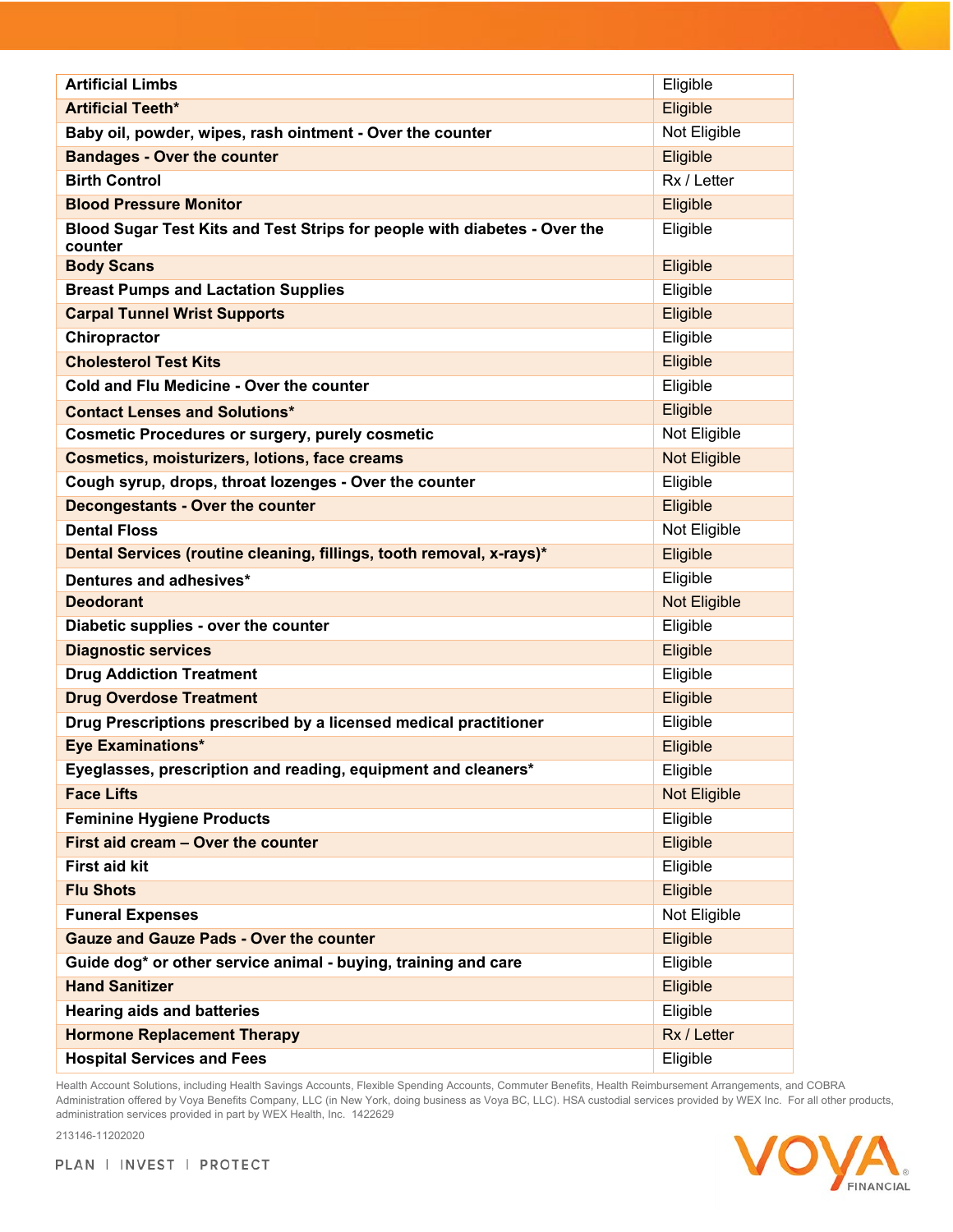| <b>Immunizations</b>                                                             | Eligible     |
|----------------------------------------------------------------------------------|--------------|
| Incontinence supplies - Over the counter                                         | Eligible     |
| <b>Infertility treatments</b>                                                    | Eligible     |
| Anti-itch cream, insect bite creams and ointments - Over the counter             | Eligible     |
| Insulin and related supplies                                                     | Eligible     |
| <b>Laboratory fees</b>                                                           | Eligible     |
| <b>Lamaze Classes</b>                                                            | Eligible     |
| Laser eye surgery, Lasik*                                                        | Eligible     |
| Laxatives, stool softeners - Over the counter                                    | Eligible     |
| Marijuana or any controlled substance in violation with Federal Law              | Not Eligible |
| <b>Masks</b>                                                                     | Eligible     |
| <b>Massage Therapy</b>                                                           | Rx / Letter  |
| <b>Medical Gloves - Over the counter</b>                                         | Eligible     |
| Medical Monitoring and testing devices - Over the counter                        | Eligible     |
| <b>Medical Record charges</b>                                                    | Eligible     |
| <b>Midwife</b>                                                                   | Eligible     |
| Missed appointment fee or late fees by healthcare providers                      | Not Eligible |
| Motion Sickness medicine - Over the counter                                      | Eligible     |
| Nicotine gum, patches - Over the counter                                         | Eligible     |
| Occlusal guards to prevent teeth grinding*                                       | Eligible     |
| <b>Occupational Therapy</b>                                                      | Eligible     |
| Operations, non-cosmetic purposes                                                | Eligible     |
| Optometrist, Ophthalmologist*                                                    | Eligible     |
| Organ donor, organ transplant                                                    | Eligible     |
| <b>Orthodontia Expenses*</b>                                                     | Eligible     |
| Pain relievers - Over the counter                                                | Eligible     |
| <b>Physical Exams</b>                                                            | Eligible     |
| <b>Physical Therapy</b>                                                          | Eligible     |
| <b>Pregnancy tests - Over the counter</b>                                        | Eligible     |
| <b>Prenatal Vitamins, related expenses</b>                                       | Eligible     |
| <b>Prosthesis</b>                                                                | Eligible     |
| <b>Radial Keratotomy</b>                                                         | Eligible     |
| <b>Retin-A</b>                                                                   | Rx / Letter  |
| <b>Safety Glasses (Prescription)*</b>                                            | Rx / Letter  |
| <b>Sleep aids - Over the Counter</b>                                             | Eligible     |
| Speech Therapy, for those diagnosed with a medical condition affecting<br>speech | Eligible     |
| <b>Sterilization</b>                                                             | Eligible     |
| Sunscreen with 15+ SPF                                                           | Eligible     |
| Supplies to treat a medical condition                                            | Eligible     |
| <b>Surgery, non-cosmetic purposes</b>                                            | Eligible     |
| <b>Teeth whitening, bleaching</b>                                                | Not Eligible |

Health Account Solutions, including Health Savings Accounts, Flexible Spending Accounts, Commuter Benefits, Health Reimbursement Arrangements, and COBRA Administration offered by Voya Benefits Company, LLC (in New York, doing business as Voya BC, LLC). HSA custodial services provided by WEX Inc. For all other products, administration services provided in part by WEX Health, Inc. 1422629